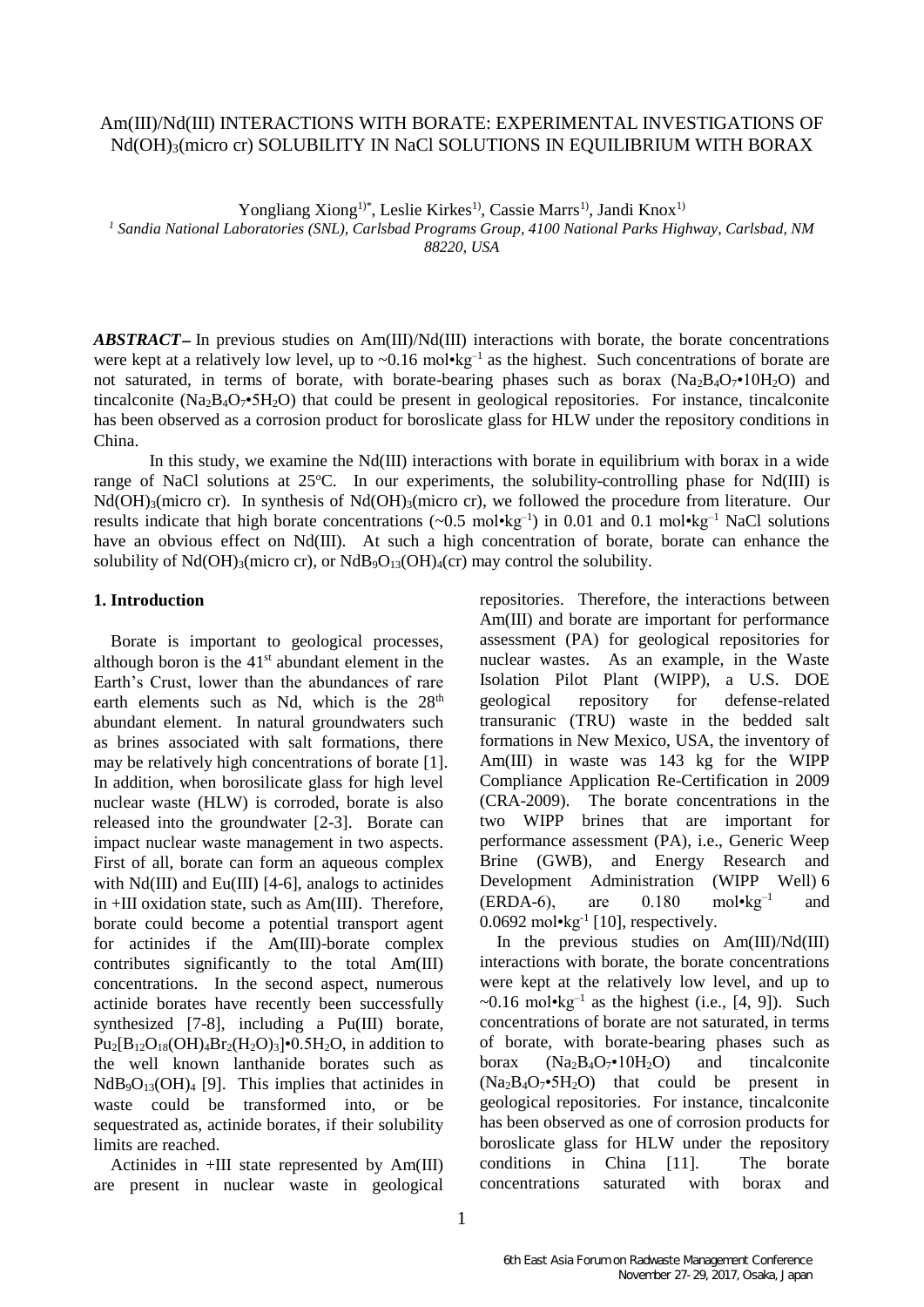tincalconite are much higher than  $0.16 \text{ mol} \cdot \text{kg}^{-1}$ , especially in solutions with low concentrations of sodium. For example, the borate concentrations are  $\sim 0.5$  mol•kg<sup>-1</sup> in 0.01 mol•kg<sup>-1</sup>, NaCl [12]. Therefore, the Am(III)/Nd(III) interactions with borate need to be futher studied, especially in high borate concentrations.

### **2. Methods and Results**

In this section we describe the experimental methodology used in this study.

#### *2.1 Synthesis of Starting Material*

As detailed in Wood et al. [13], many other synthesis methods suffer from various shortcomings, which would result in difficulty/uncertainty interpreting solubility data. Therefore, starting with well-defined high-purity material is of fundamental importance to the success of solubility experiments. In synthesis of  $Nd(OH)<sub>3</sub>(micro cr)$ , high purity  $Nd<sub>2</sub>O<sub>3</sub>$  was first loaded into Paar® reaction vessels with deaerated DI water, and then the reaction vessels were sealed in a glovebox under a positive pressure of an inert gas. The reaction vessels were then removed from the glovebox and placed into a muffle furnace.  $Nd(OH)<sub>3</sub>(micro cr)$  was synthesized by reacting the high purity  $Nd<sub>2</sub>O<sub>3</sub>$  with the deaerated DI water at 473.15 K in Paar® reaction vessels for a period of two weeks. Following the synthesis step, the reaction vessels were then transferred back into the glovebox, and were opened for drying in an atmosphere of inert gas. This synthesis method assures the complete conversion of  $Nd_2O_3$  to  $Nd(OH)<sub>3</sub>(micro cr)$ , as demonstrated by XRD and SEM-EDS characterizations. The SEM-EDS characterization shows that the size of crystals is small, and the majority of crystals are around micrometer or sub-micrometer in size, as indicated by SEM-EDS images (Figure 1A and 1B). As shown by the XRD analysis, the synthetic neodymium has a well-defined XRD pattern (Figure 2) that is indicative of a crystalline phase. Therefore, we term our synthetic neodymium hydroxide as "micro crystalline neodymium hydroxide", Nd(OH)<sub>3</sub>(micro cr), throughout the entire paper. Figure 2 shows that the XRD pattern of synthetic  $Nd(OH)_{3}$ (micro cr) produced by this work has the exact match with the reference

standard of  $Nd(OH)<sub>3</sub>(cr)$  from the International Center of Diffraction Data (ICDD).

Of note, the deaerated DI water used in the synthesis was prepared by vigorously bubbling high purity Ar or  $N_2$  gas through DI water for a minimum of 30 minutes in the glovebox, following a similar procedure used by Xiong [14]. This deaeration process was intended to remove any dissolved  $CO<sub>2</sub>$  and therefore ensure the synthesis process was not contaminated by carbonate.

### *2.2 Experimental Setup*

Undersaturation experiments are conducted at 298.15  $\pm$  0.5 K. In our solubility experiments, approximately  $0.3$  grams of Nd(OH)<sub>3</sub>(micro cr) and about 10 grams of  $Na<sub>2</sub>B<sub>4</sub>O<sub>7</sub> \cdot 10H<sub>2</sub>O$  (borax) were placed into serum bottles along with 100 mL of supporting solutions with the desired ionic strength. The supporting solutions consisted of 0.01, 0.1, 1.0, 2.1, 3.2, 4.4 and 5.0 mol•kg<sup>-1</sup> NaCl solutions where  $mol$ • $kg^{-1}$  refers to concentration on molal scale, i.e., moles per 1000 g of water. All supporting solutions were prepared from reagent grade chemicals from Fisher Scientific, or its associated vendors, and deaerated DI water.

Solution samples were periodically withdrawn from the experiments to determine if the system had reached equilibrium. Before each sampling, pH readings were taken for each experiment. In each sampling, about 3 mL of solution samples were taken from each experiment, and the solution samples were filtered through a  $0.2 \mu m$  filter, and transferred into pre-weighed 10 mL Grade A volumetric flasks. After filtration, masses of each solution sample were determined with a balance precise to the fourth decimal place. Samples were then immediately acidified with 0.5 mL of the Optima® Grade HNO<sub>3</sub> from Fisher Scientific, and diluted to 10 mL with DI water. Prior to chemical analyses for Nd using the PerkinElmer NexION 300D ICP-MS, and for Na using the PerkinElmer Optima 3300 Dual View (DV) ICP-AES, aliquots from the afore-mentioned acidified samples were further diluted to an appropriate ionic strength.

The pH readings were measured with an Orion-Ross combination pH glass electrode, coupled with an Orion Research EA 940 pH meter that was calibrated with three pH buffers (pH 4, pH 7, and pH 10). The measured pH readings were converted to negative logarithm of hydrogen ion concentrations on molar scale (i.e., pcH) following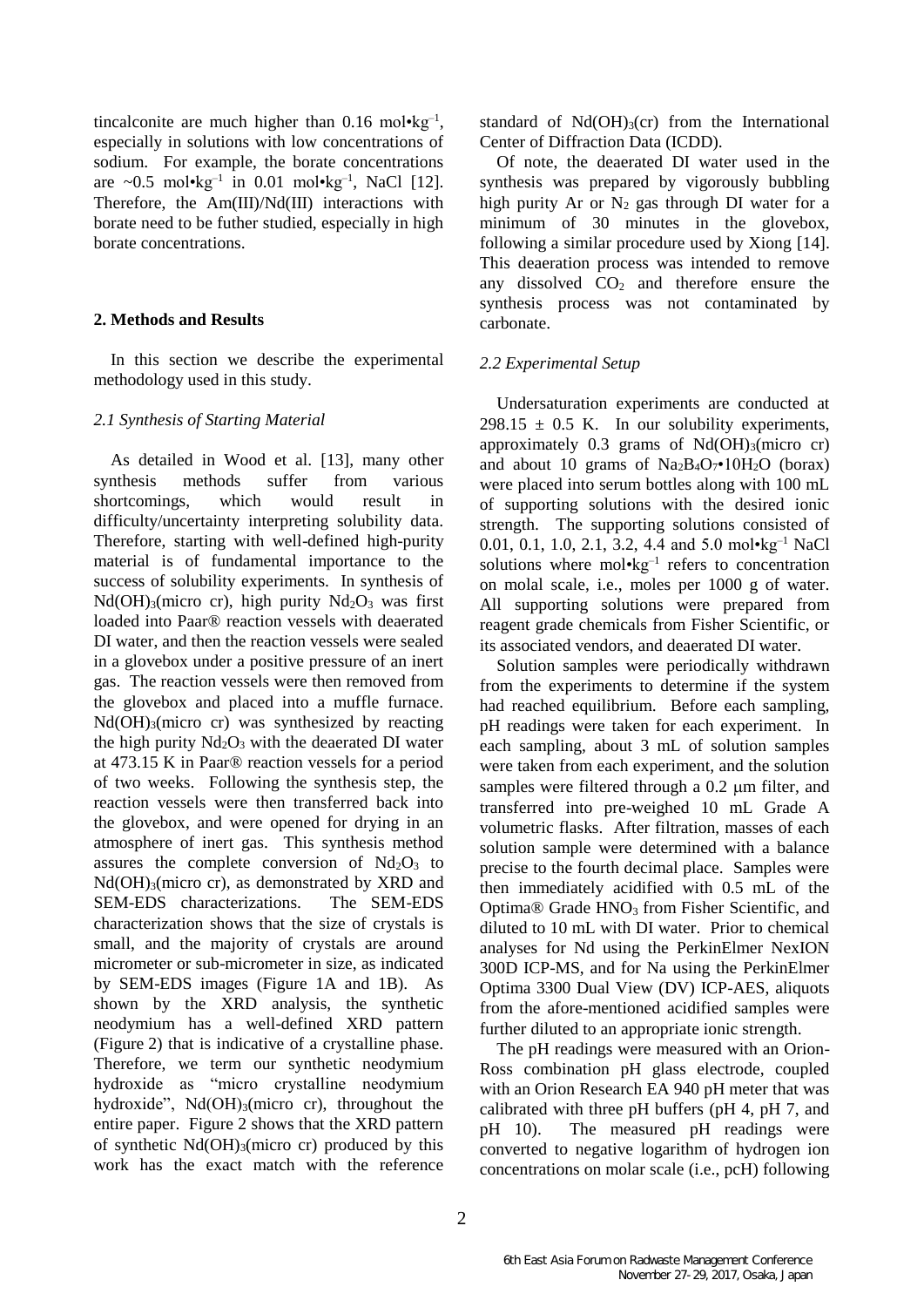the procedure detailed in Xiong [14] and Xiong and Lord [10], and pcH's were converted to  $pH_m$ 's (negative logarithm of hydrogen ion concentrations on molar scale) according to the equations in Xiong et al. [15].

#### *2.3 Experimental Results*

Our experimental results are displayed in Figures 3-5. In Figures 3-5, our experimental results are compared with the predicted values for Am(OH)3(s) and AmB<sub>4</sub>O<sub>13</sub>(OH)<sub>4</sub>(cr) which were calculated using EQ3/6 Version 8.0a, and the thermodynamic database data0.fm2. Note the dashed and dotted lines in Figures 3-5 represent the EQ3/6 simulated concentrations, and the symbols are the measured data. They are produced using EQ3/6 Version 8.0a [16-17] with the database data0.fm2 [18-19]. EQ3/6 Version 8.0a has been extensively used in the previous publications [e.g., 20-23]. The equilibrium constant for  $AmB_9O_{13}(OH)_4$ (cr) at 25°C is from [24].

Figure 3 shows that there are relatively high concentrations of Nd(III) in the experiments in 0.01 and 0.1 mol $\text{kg}^{-1}$  NaCl. Of note, the borate concentrations saturated with borax in these two experiments are  $0.53$  and  $0.42$  mol•kg<sup>-1</sup>, respectively. The Nd(III) concentrations without the species  $AmHB_4O_7^{2+}$  are higher than those predicted for  $Am(OH)_3(s)$ , but are close to those predicted for  $AmB_9O_{13}(OH)_4$ (cr). This may suggest that borate enhances the solubility of Am(OH)<sub>3</sub>(s), or AmB<sub>9</sub>O<sub>13</sub>(OH)<sub>4</sub>(cr) controls the solubility.

Figure 4 displays the results in 1.0 and 2.1 mol•kg–1 NaCl. In these two experiments, the borate concentrations are 0.22 and 0.18, respectively. Again, the Nd(III) concentrations are higher than those predicted for  $Am(OH)<sub>3</sub>(s)$ , but are close to those for  $AmB_9O_{13}(OH)_4$ (cr).

The results in 3.2, 4.4, and  $5.0 \text{ mol} \cdot \text{kg}^{-1}$  appear in Figure 5. The Nd(III) concentrations are close to those predicted for  $Am(OH)_{3}(s)$ . It implies that the role that borate plays to enhance the solubility of  $Am(OH)<sub>3</sub>(s)$  is less at high NaCl concentrations. The borate concentrations in these experiments are  $0.20, 0.16$  and  $0.16$  mol $\text{kg}^{-1}$ , respectively.

It is of interest to note that the data from Hinz et al. [9] for  $NdB_9O_{13}(OH)_4(cr)$  at pH<sub>m</sub> ~9 are close to those predicted for  $Am(OH)_3(s)$ . As indicated by Figure 5,  $NdB_9O_{13}(OH)_4(cr)$  could be converted to the hydroxide form in high  $pH_m$  region.



Fig. 1A. SEM image of the starting material used in experiments in this study.



Fig. 1B. SEM image of the starting material used in experiments in this study.



Fig. 2. XRD pattern of Nd(OH)3(micro cr) used in solubility experiments in this study.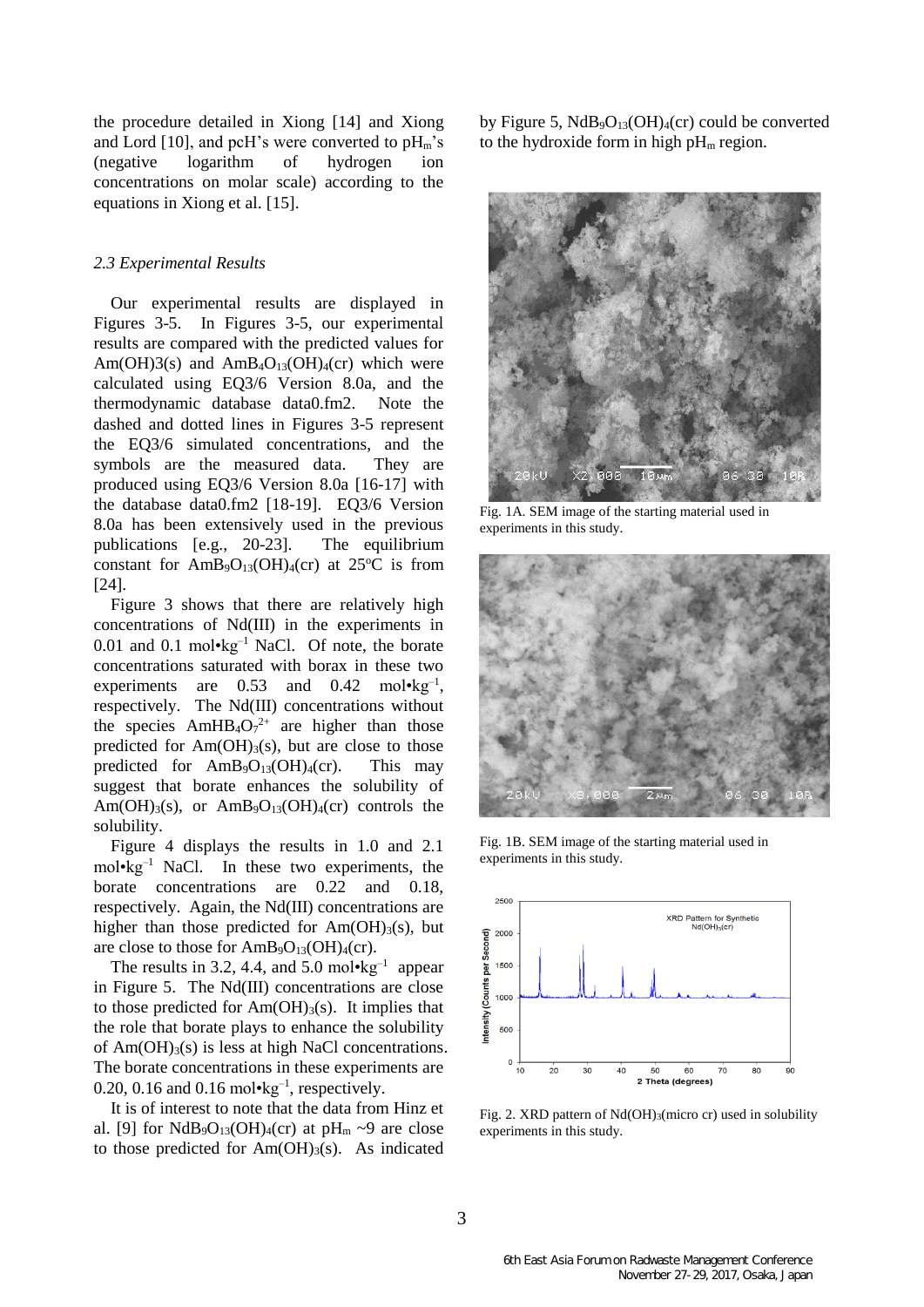

Fig. 3. A plot showing Nd(III)/Am(III) concentrations as a function of pHm in low ionic strength range.



Fig. 4. A plot showing Nd(III)/Am(III) concentrations as a function of  $pH_m$  in moderate ionic strength range.



Fig. 5. A plot showing Nd(III)/Am(III) concentrations as a function of  $pH_m$  in high ionic strength range.

## **3. Conclusions**

We have conducted solubility measurements regarding  $Nd(OH)<sub>3</sub>(micro cr)$  in NaCl solutions saturated with borax at 25°C. Our results indicate that high borate concentrations  $(\sim 0.5 \text{ mol} \cdot \text{kg}^{-1})$  in 0.01 and 0.1 mol•kg<sup>-1</sup> NaCl solutions have an

obvious effect on Nd(III). At such a high concentration of borate, borate can enhance the solubility of Nd(OH)<sub>3</sub>(micro cr), or  $NdB_9O_{13}(OH)_{4}(cr)$  may control the solubility.

### **4. Acknowledgements**

Sandia National Laboratories is a multimission laboratory operated by National Technology and Engineering Solutions of Sandia, LLC., a wholly owned subsidiary of Honeywell International, Inc., for the U.S. Department of Energy's National Nuclear Security Administration under contract DE-NA-0003525. This research is funded by WIPP programs administered by the Office of Environmental Management (EM) of the U.S Department of Energy. SAND2017-12040C

### **REFERENCES**

- 1. A.Vengosh, A. Starinsky, Y. Kolodny, and A.R. Chivas, Geochimica et Cosmochimica Acta 55, 1689 (1991).
- 2. T. Advocat, P. Jollivet, J.L. Crovisier, M. del Nero, Journal of Nuclear Materials 298, 55 (2001).
- 3. E. Curti, R. Dahn, F. Farges, and M. Vespa, Geochimica et Cosmochimica Acta 73, 2283 (2009)
- 4. M. Borkowski, M. Richmann, D.T. Reed, and Y.-L. Xiong, Y.-L., Radiochimica Acta 98, 577 (2010).
- 5. J. Schott, J. Kretzschmar, M. Acker, S. Eidner, M.U. Kumke, B. Drobot, A. Barkleit, S. Taut, V. Brendler, and T. Stumpf, T., Dalton Transactions 43, 11516 (2014).
- 6. J. Schott, J. Kretzschmar, S. Tsushima, B. Drobot, M. Acker, A. Barkleit, S. Taut, V. Brendler, and T. Stumpf, T., Dalton Transactions 44, 11095 (2015).
- 7. S.-A.Wang, E.V Alekseev, W. Depmeier, and T.E. Albrecht-Schmitt, Inorganic Chemistry 50, 2079 (2010).
- 8. S.-A.Wang, E.V Alekseev, W. Depmeier, and T.E. Albrecht-Schmitt, Chemical Communications 47, 10874 (2011).
- 9. K. Hinz, M. Altmaier, X. Gaona, T. Rabung, D. Schild, M. Richmann, D.T. Reed, E.V. Alekseev, and H. Geckeis, H., New journal of chemistry 39, 849 (2015).
- 10. Y.-L. Xiong, and A.C.S. Lord, Applied Geochemistry 23, 1634 (2008).